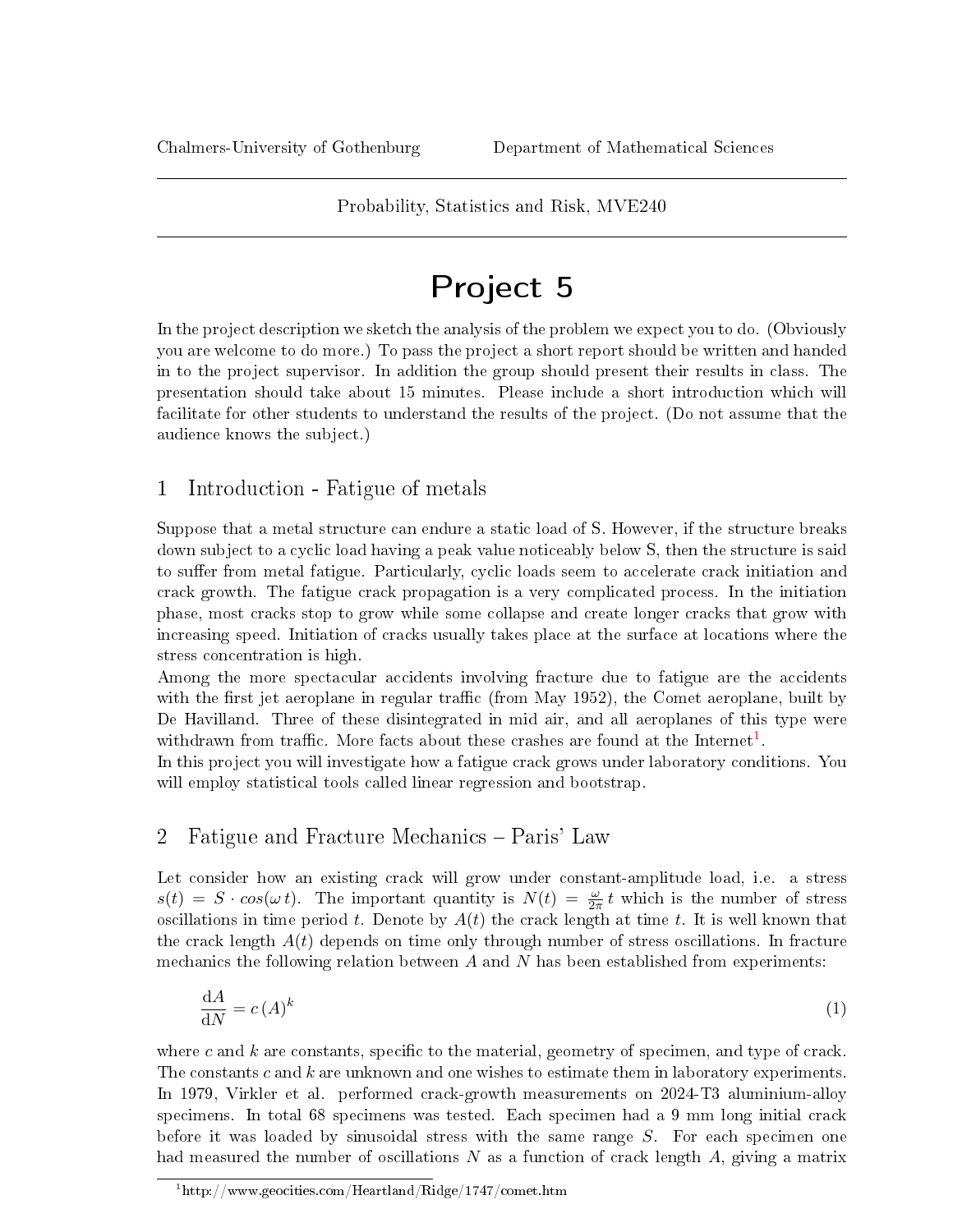$(A_i, N(A_i))$ . <sup>[2](#page-1-0)</sup> Because of this particularity of the data we choose to use an alternative formulation of the Paris law:

<span id="page-1-1"></span>
$$
\frac{\mathrm{d}N}{\mathrm{d}A} = C\,(A)^{\beta},\tag{2}
$$

obviously  $C = 1/c$  while  $\beta = -k$ . Virkler data will be used to validate the model [\(2\)](#page-1-1).

## 2.1 Virkler Data

Virkler had measured the number of oscillations  $N$  it took for a crack to grow specific length. The data is saved in the file Virkler. The first column contain values of  $A$  while the remaining 68 columns contain number of cycles  $N$  it took for a crack in respective specimens to reach the length  $A$  (given in the first column). The easiest way to understand the data is to load it and plot.

```
clear
v = load('virkler.dat');v=v(1:136,:);figure(1)
plot(v(:,1),v(:,2:end))
```
We have plotted only the first 136 rows because there was a shift in sampling of the crack length during the experiment. Simply above the threshold cracks grow very fast making it difficult to accurately measure the relation  $N(A)$ . We propose to analyze the model in this region.

In order to check whether the Virkler data confirms the relation [\(2\)](#page-1-1) let plot  $\frac{dN}{dA}$  as a function of crack length A. This can be done using the following Matlab script

```
Ai=(v(1:end-1,1)+v(2:end,1))/2;dA = (Ai(2) - Ai(1));i=7;dN dA = diff(v(:,i+1))./dA;figure(2);
plot(Ai,dNdA)
```
Two observations are immediate; firstly the data seems to support model Eq.  $(2)$ ; secondly the variability (noisiness) of the measurements is getting smaller with crack length. Since it is easier to fit a linear model and it is beneficial to have a similar noise level in the whole range of  $A$ , we propose to take the logarithm of both sides in Eq.  $(2)$  then

<span id="page-1-2"></span>
$$
\ln \frac{dN}{dA} = \beta \cdot \ln A + \ln C. \tag{3}
$$

This is a linear relation! Let check if the relation holds for the measured data too

figure(3) plot(log(Ai),log(dNdA))

Judging from the plot, there seems to be linear relation between  $\ln(A)$  and  $\ln(\mathrm{d}N/\mathrm{d}A)$ . However, there is also randomness occurring, probably due to variability of material properties along the crack path and measurements errors. We want to model this with tools from probability.

<span id="page-1-0"></span><sup>&</sup>lt;sup>2</sup>More often one is measuring crack length  $A$  as a function of  $N$ .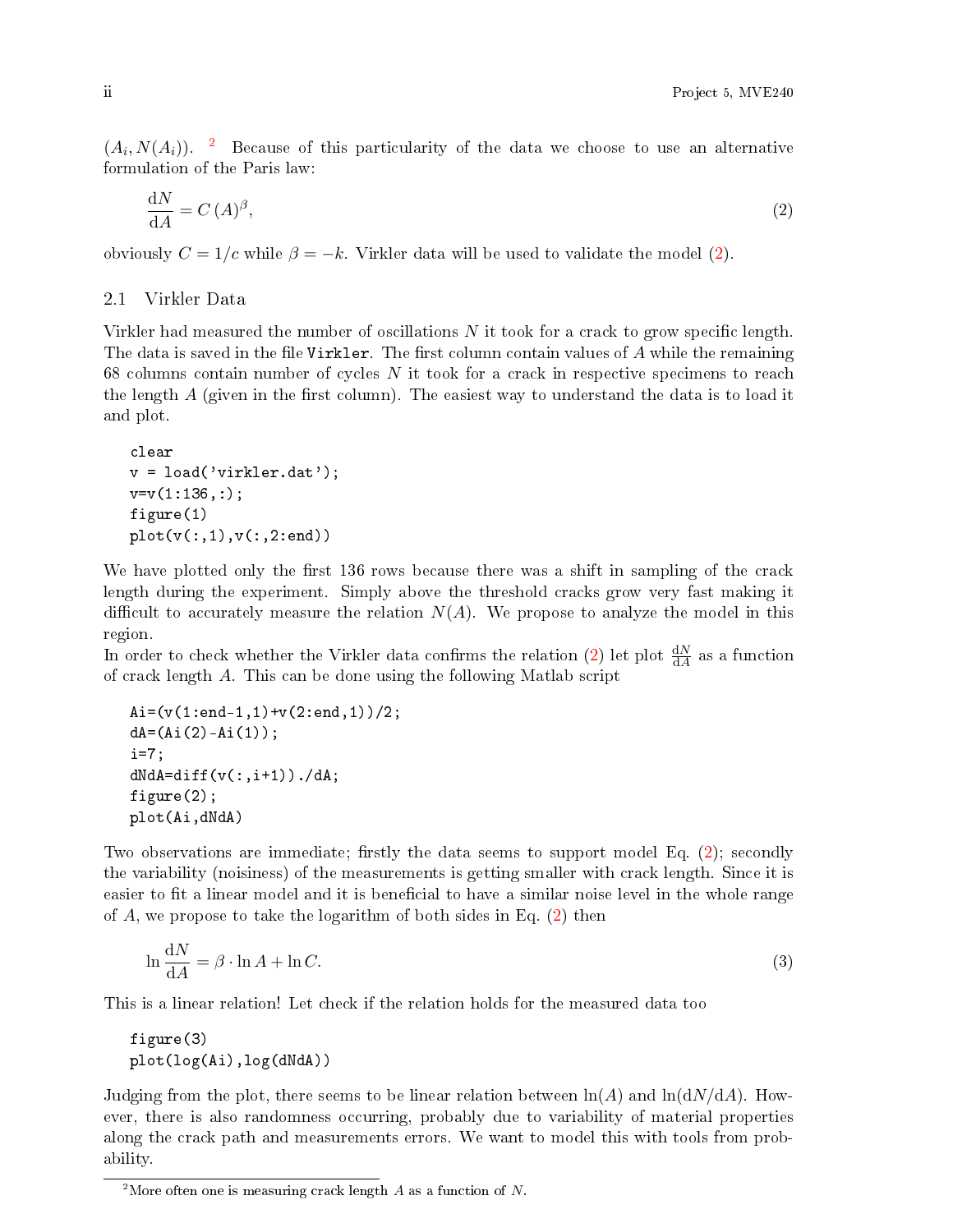We postulate that the relation [\(3\)](#page-1-2) is valid for the expected values, viz.

$$
\mathbf{E}\left[\ln\frac{\mathrm{d}A}{\mathrm{d}N}\right] = \beta \cdot \ln A + \ln C.
$$

Such type of a model is called a linear regression.

#### 2.1.1 Linear regression

Denote by  $X_i$  the values of logarithms  $\ln ({\rm d}N/{\rm d}A)$  when crack reaches the length  $A_i$ . Here  $A_i$ are known values (measurement errors can be neglected) while  $X_i$  are given by

<span id="page-2-1"></span>
$$
X_i = \beta \cdot \ln A_i + \alpha + \epsilon_i,\tag{4}
$$

where  $\epsilon_i$  are iid  $N(0, \sigma^2)$  distributed random variables. The variance  $\sigma^2$  is assumed to be constant but unknown. The problem is to estimate parameters  $\beta$ , ln C and  $\sigma^2$ . We will used the data  $(x_i, \ln A_i)$ ,  $i = 1, \ldots, n = 136$  $i = 1, \ldots, n = 136$  $i = 1, \ldots, n = 136$ , plotted on Figure 3, to estimate the parameters.<sup>3</sup>

## 2.2 Estimates of Parameters

To estimate the parameters  $\alpha$  and  $\beta$  in the model given in Eq. [\(4\)](#page-2-1) one can use the Maximum Likelihood method. In Statistics Toolbox in Matlab, there is a routine regress which performs least-squares estimation. (For Gaussian errors  $\epsilon_i$  LS and ML methods are equivalent.) Type help regress.

We wish to write the relation [\(4\)](#page-2-1) in a matrix form. Hence let b be a column vector of parameters and  $XX$  be the so called design matrix, defining the model then

 $\mathbf{x} = XX * b + \epsilon.$ 

The following Matlab script can be used to find b:

```
t = log(Ai); x = log(dN dA);XX = [ones(length(t), 1) t];b = \text{regress}(x, XX);
```
The purpose of the part ones (length(t), 1) in the call is to handle the so-called intercept (the constant term). The parameter  $\beta$  is given by b(2) while  $\alpha$  is found as b(1). From the help text to the routine (help regress), you find that confidence intervals for the estimated parameters may be given as output if requested.

Plot the regression line in the same figure as the original data:

```
xest = b(1) + b(2) * t;% xest = XX*b;figure(3), hold on
  plot(log(Ai),xest,'r.-')
```
## 2.3 Check of Residuals

In the model it is assumed that the errors  $\epsilon_i,$  called also residuals, belonged to a Gaussian distribution; let us therefore examine the residuals. Create a vector res of residuals:

<span id="page-2-0"></span> $res = xest - log(dN dA);$ 

<sup>&</sup>lt;sup>3</sup> The variable  $t_i = \ln A_i$  is often called the independent variable, or covariate, while  $x_i$  is called the dependent variable.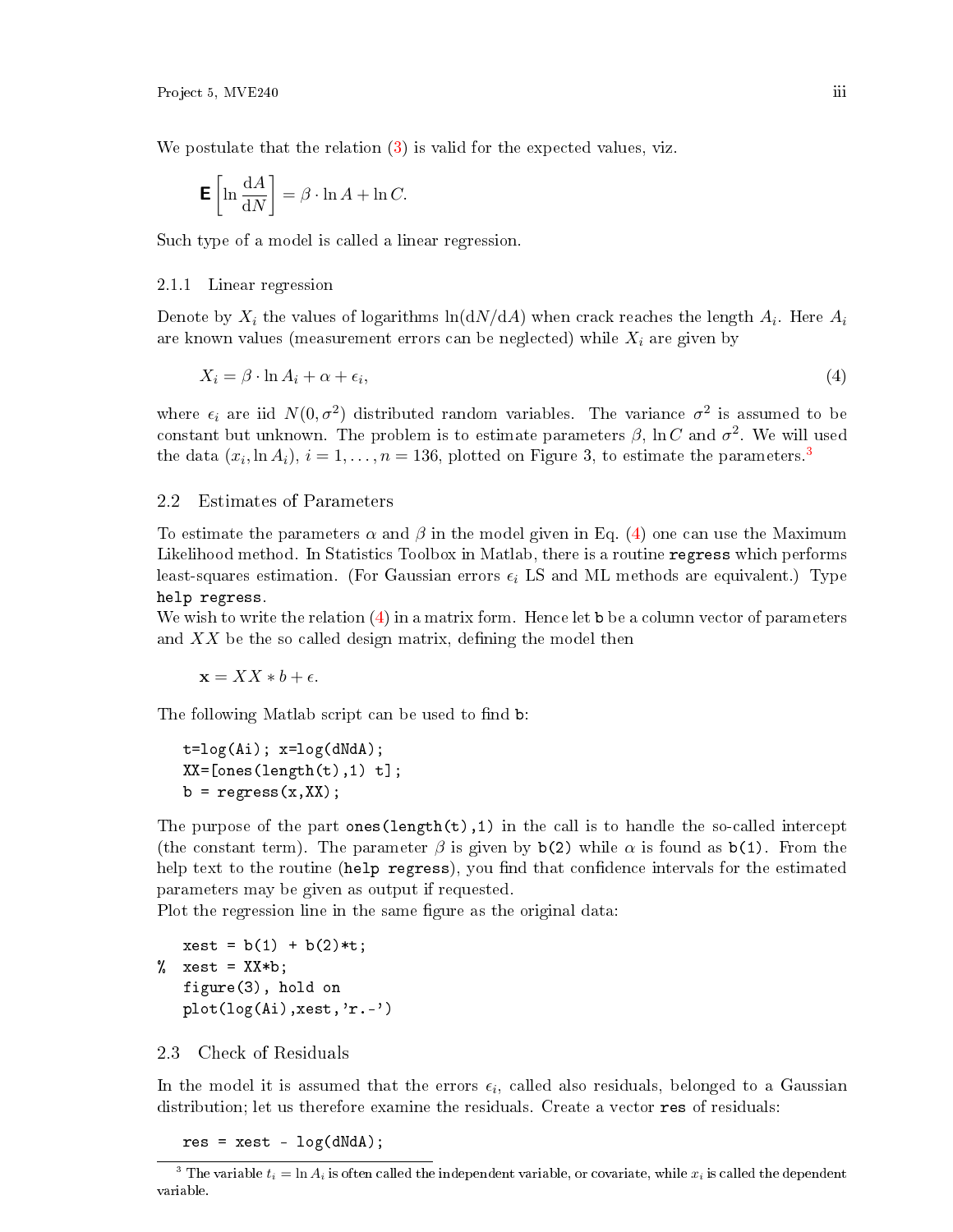Plot first the residuals in a probability paper.

```
figure(4)
wnormplot(res)
```
Assuming normality, we can estimate the variance  $\sigma^2$  of  $\epsilon_i$  (and check if zero mean):

```
par7=wnormfit(res)
figure(3)
plot(log(Ai),xest+wnormrnd(par7(1),par7(2),length(xest),1),'g.')
```
- (a) Does the Paris law holds for the crack growth in the specimen?
- (a) Does the plots contradict the regression model [\(4\)](#page-2-1)?

We expect answers "yes" and "no" and conclude that the Paris' law models well the results of Virklers experiment at least for the 7th specimen.

Paris law is an empirical equation which can be solved explicitly. Check that with  $A_0 = 9$  and  $\beta \neq -1$ 

$$
N(A) = \frac{1}{\beta + 1} \exp(\alpha) \left( A^{\beta + 1} - A_0^{\beta + 1} \right).
$$

Now the difference equation used to establish the regression gives the following formula for  $N(A_i)$ 

$$
N(A_i) = \exp(\alpha) \sum_{j=1}^{i} A_j^{\beta} \Delta A.
$$

The deterministic  $N(A)$  function derived from Paris equation can be compared with the observed  $N(A)$ . This is done in the following plot

```
figure(5)
plot(Ai,(Ai.^(b(2)+1)-9^(b(2)+1))*exp(b(1))/(b(2)+1),'r.')
hold on
plot(Ai,cumsum(exp(xest)*dA),'r')
plot(v(:,1),v(:,i))
```
Agreement seems to be very good. Is this good agreement accidental? One way of checking this is to study the variability of a stochastic solution to Paris equation when the residuals  $\epsilon_i$ are included, viz.

<span id="page-3-0"></span>
$$
N(A_i) = \exp(\alpha) \sum_{j=1}^{i} A_j^{\beta} \exp(\epsilon_j) \Delta A.
$$
 (5)

Let now simulate three realisation of the random  $N(A)$  processes

```
Nx=length(xest);
plot(Ai,cumsum(exp(xest+wnormrnd(par7(1),par7(2),Nx,1))*dA),'g')
plot(Ai,cumsum(exp(xest+wnormrnd(par7(1),par7(2),Nx,1))*dA),'g')
plot(Ai,cumsum(exp(xest+wnormrnd(par7(1),par7(2),Nx,1))*dA),'g')
```
The plot illustrates for us that the difference between the measured  $N(A)$  and the one derived from the deterministic Paris equation can be quit large. Conclusion.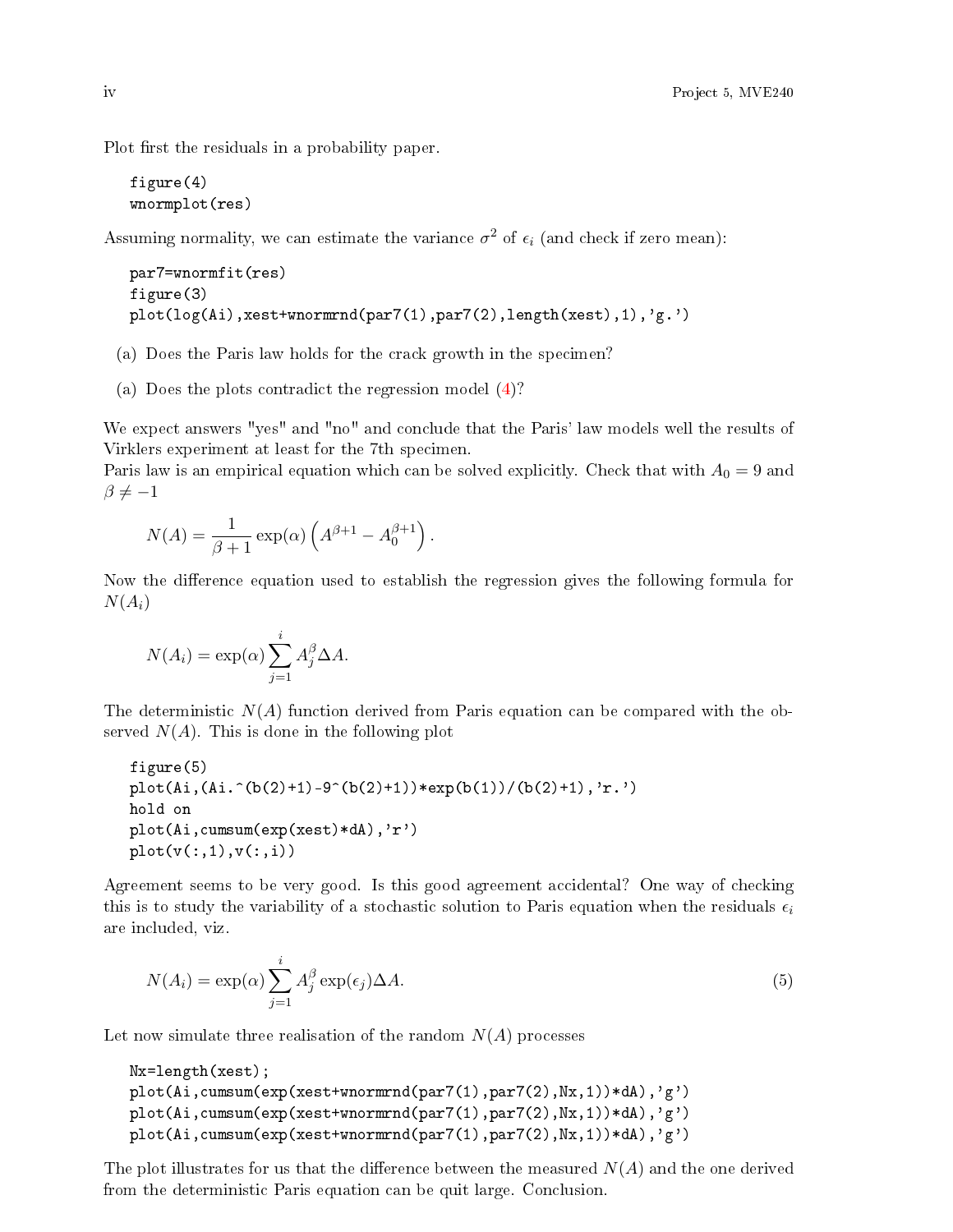# 2.4 Checking the regression model for other specimens

Next we turn to investigate whether the model fit data for other specimens. We have shown above that the difference between the measured process  $N(A)$  and the computed from the deterministic Pars law could be large. Hence we wish to test whether the data does not contradict in obvious way the model  $(5)$ . This is done by simulating 100 realizations of  $(5)$ which will describe the variability of  $N(A)$  as predicted by [\(5\)](#page-3-0). If the observed  $N(A)$  lies in the band we have no reasons to reject the model.

```
par=[];
for i=1:68;
dN dA = diff(v(:,i+1))./dA;b = \text{regress}(\log(dN dA), [\text{ones}(length(Ai), 1), \log(Ai)]);xest = b(1) + b(2) * log(Ai);res = xest - log(dN dA);ss=var(res);
par=[par [b' ss]];
figure(6),clf
plot(Ai,cumsum(exp(xest)*dA),'r')
hold on
plot(v(:,1),v(:,i+1),'k')pause
for j=1:100vrnd=cumsum(exp(xest+wnormrnd(0,ss,length(xest),1))*dA);
   plot(Ai,vrnd,'g')
end
plot(Ai,cumsum(exp(xest)*dA),'r.')
plot(v(:,1),v(:,i+1),'.')axis([5 40 0 3.2*10^5])
pause
end
```
Do the data contradict the model? (Motivate the answer.)

Does the variability of parameters  $\alpha$ ,  $\beta$ ,  $\sigma^2$  depend on estimation errors or there are other types of variabilities that affect the results? For example there can be "weaker" and "stronger" components (due to the variability of the material properties along the crack); the range  $S$  can vary between experiments. These suggest that the randomized version of Paris law is needed to describe cracks growth.

Demonstrate that one should model  $\alpha$  and  $\beta$  as random variables, i.e. variability of parameters can not be explained by estimation errors. A very simple test can be done by computing a very wide condence interval, 99.99% condence level, for parameters estimated from a specimen chosen at random. If there are specimens having parameters lying outside the interval it contradicts the assumption of deterministic parameters  $\alpha, \beta$ . Please do it using program regress.

# 2.5 Reliability problem:

Finally, use parametric bootstrap to estimate the 0.999-quantile of the specimen strength, e.g. the number of oscillations  $N$  needed for cracks to become 36 mm long.

However, first we shall use bootstrap to check if the proposed model seems to reproduce variability in the observed values of  $N$  well.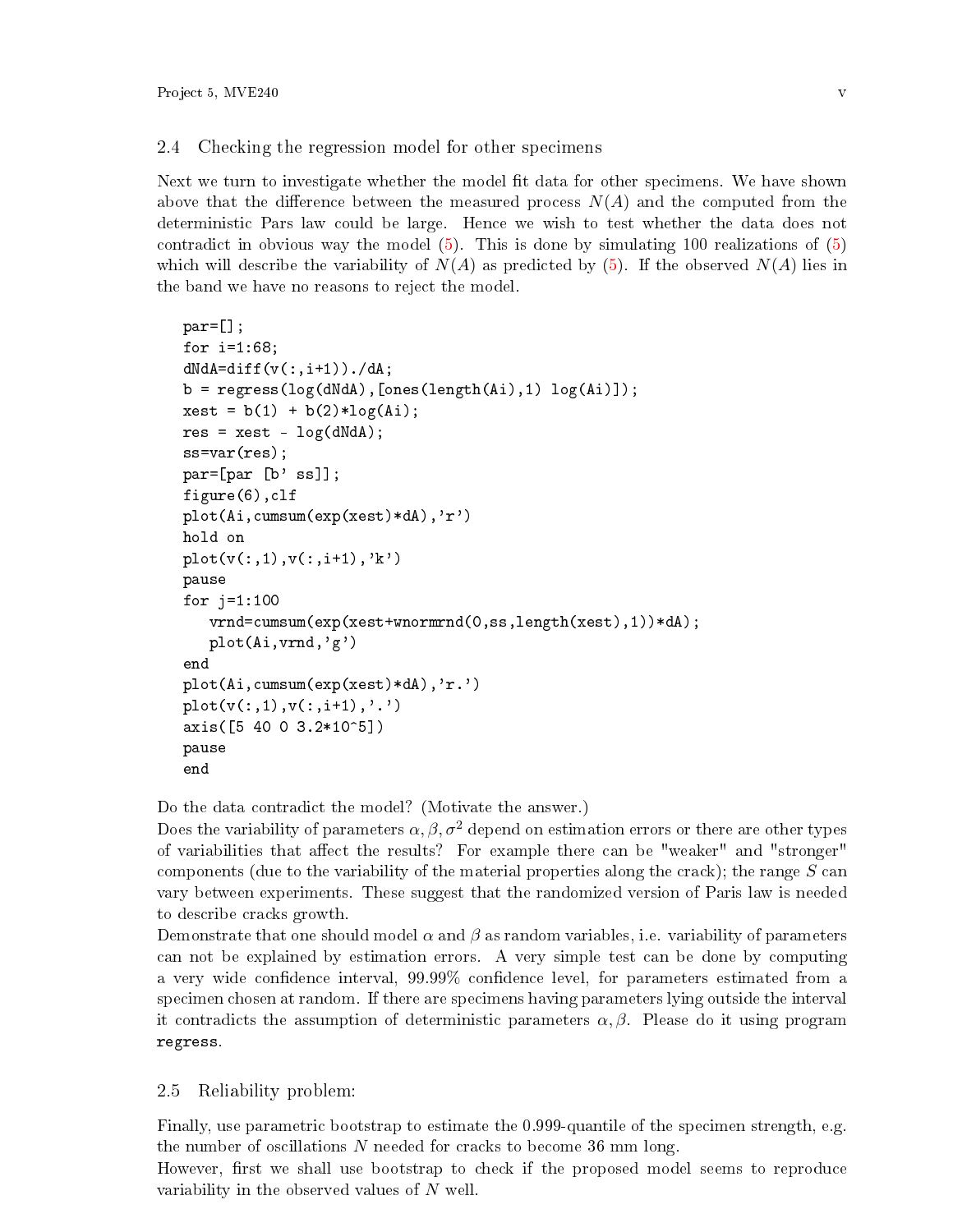```
figure(7),clf
hold on
N=v(end,2:end);
Ns=68;
for j=1:100Asim_boot=[];
  for i=1:Ns
     n = \text{ceil}(68.*rand(1,1));xest = par(n,1) + par(n,2)*log(Ai);vrnd=cumsum(exp(xest+wnormrnd(0,par(n,3),length(xest),1))*dA);
     Asim_boot=[Asim_boot; vrnd(end)];
  end
  empdistr(Asim_boot,'k')
end
empdistr(N,'r*')
```
What are your conclusions?

Finally use the bootstrap method to estimate the 0.999-quantile of N.